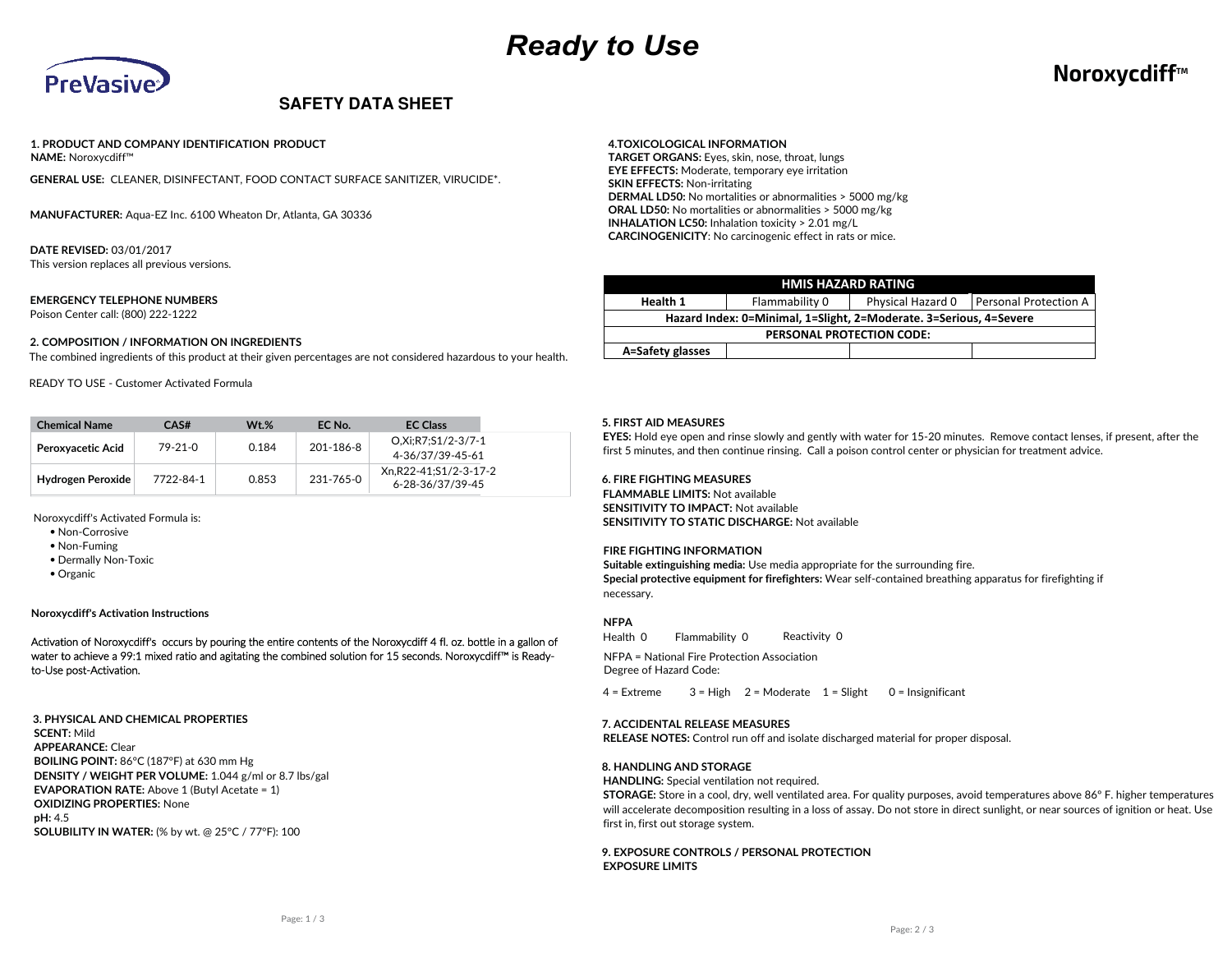| <b>Chemical Name</b> | <b>ACGIH TLV</b> | <b>OSHA PFL</b> | <b>ACGIH STEL</b> | <b>ACGIH TWA</b> |
|----------------------|------------------|-----------------|-------------------|------------------|
| Hydrogen Peroxide    | 1 ppm            | 1 ppm           | 15 ppm            | 10 ppm           |

**10. PERSONAL PROTECTIVE EQUIPMENT EYES PROTECTION:** Use approved safety eye wear. **SKIN PROTECTION:** Wear neoprene or rubber gloves to prevent skin contact if prolonged skin contact is likely. **PROTECTIVE CLOTHING:** Not required. **RESPIRATORY PROTECTION:** Protective face mask is recommended. **GLOVES:** Wear protective gloves.

**11. STABILITY AND REACTIVITY STABILITY:** Stable **HAZARDOUS POLYMERIZATION:** Will not occur **HAZARDOUS DECOMPOSITION PRODUCTS:** None

#### **12. ECOLOGICAL INFORMATION**

**ECOTOXICOLOGICAL INFORMATION:** This product decomposes naturally. Peracetic acid is completely miscible with water. Aqueous solutions of peracetic acid hydrolyze to acetic acid and hydrogen peroxide. When this product contacts soil the peracetic acid and hydrogen peroxide are completely decomposed to water, acetic acid and oxygen within 20 minutes. This decomposition is accelerated by the naturally occurring transition metal components in the soil.

#### **13. DISPOSAL CONSIDERATIONS**

**DISPOSAL METHOD:** Discharge into a suitable treatment system in accordance with local, state and federal governmental agencies.

**14. TRANSPORT INFORMATION U.S. DEPARTMENT OF TRANSPORTATION (DOT) Domestic (Land, D.O.T.) Proper Shipping Name:** Not regulated (not classified as a Dangerous Goods material) **Hazard Class:** Not applicable **UN/NA:** Not applicable **Packing Group:** Not applicable

**International (Water, I.M.O.) Proper Shipping Name:** Not regulated (not classified as a Dangerous Goods material) **Hazard Class:** Not applicable **UN/NA:** Not applicable **Packing Group:** Not applicable

**International (Air, I.C.A.O.) Proper Shipping Name:** Not regulated (not classified as a Dangerous Goods material) **Hazard Class:** Not applicable **UN/NA:** Not applicable **Packing Group:** Not applicable

#### **16. Further information**

Data for the production of the safety data sheet from the studies available and from the literature. Further information about the characteristics of the product can be found in the product code of practice or in the product brochure .

The information provided in this Safety Data Sheet is correct to the best of our knowledge, information and belief at the datef its publication. The informationgiven is designed only as a guidance for safe handling, use, processing, storage, transportation, disposal and release and is not to be considered a warranty or quality specification. The information relates only to the specific material designated and may not bevalid for such material used in combination with any other materials or in any process, unless specified in the text.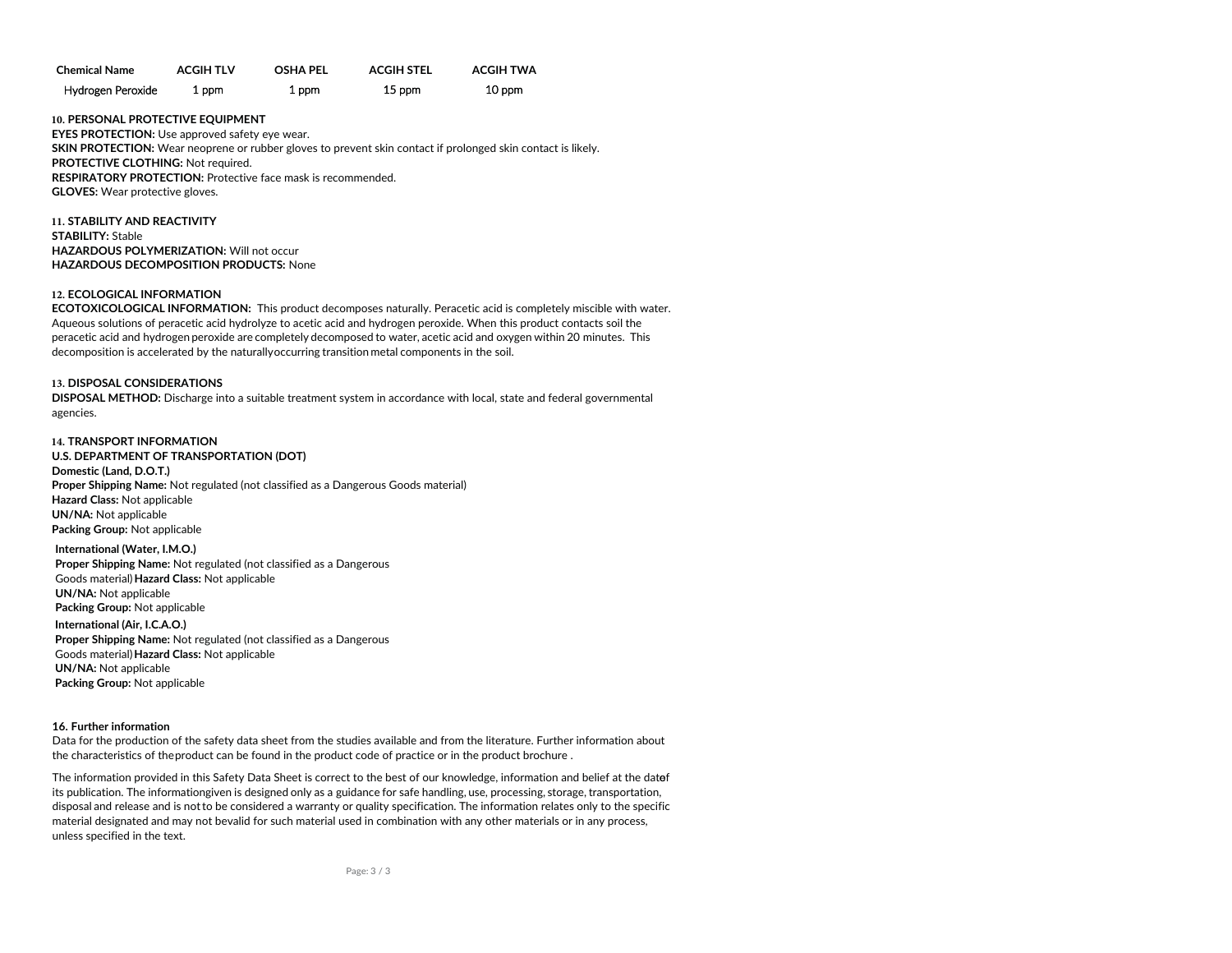# *Concentrated Formula*

**Environmental hazards**



## **NoroxycdiffTM**

### **SAFETY DATA SHEET**

| 1. Identification                     |                                                                                                                           |                                                                                                                                                                                                                                                                                                                                                                                                            |
|---------------------------------------|---------------------------------------------------------------------------------------------------------------------------|------------------------------------------------------------------------------------------------------------------------------------------------------------------------------------------------------------------------------------------------------------------------------------------------------------------------------------------------------------------------------------------------------------|
| Product identifier                    | Noroxycdiff                                                                                                               |                                                                                                                                                                                                                                                                                                                                                                                                            |
| Other means of identification         |                                                                                                                           |                                                                                                                                                                                                                                                                                                                                                                                                            |
| <b>Product registration</b><br>number | 10324-214-92089                                                                                                           |                                                                                                                                                                                                                                                                                                                                                                                                            |
| Recommended use                       | FIFRA Regulated End Use Product                                                                                           |                                                                                                                                                                                                                                                                                                                                                                                                            |
| <b>Recommended restrictions</b>       | (EUP) None known.                                                                                                         |                                                                                                                                                                                                                                                                                                                                                                                                            |
| <b>Manufacturer information</b>       |                                                                                                                           | <b>Distributor information</b>                                                                                                                                                                                                                                                                                                                                                                             |
| Company name                          | Aqua-EZ Inc.                                                                                                              | PreVasive USA, LLC.                                                                                                                                                                                                                                                                                                                                                                                        |
| <b>Address</b>                        | 6100 Wheaton Dr.                                                                                                          | 3643 Explorer Trail                                                                                                                                                                                                                                                                                                                                                                                        |
|                                       | Atlanta, GA 30336                                                                                                         | Oakwood, GA 30566<br><b>United States</b>                                                                                                                                                                                                                                                                                                                                                                  |
| <b>Telephone</b>                      | 404-381-2022                                                                                                              | 1-855-966-6772                                                                                                                                                                                                                                                                                                                                                                                             |
| <b>Emergency phone number</b>         | <b>CHEMTREC International:</b><br>1-703-527-3887                                                                          |                                                                                                                                                                                                                                                                                                                                                                                                            |
| <b>CHEMTREC USA:</b>                  | 1-800-424-9300                                                                                                            |                                                                                                                                                                                                                                                                                                                                                                                                            |
| 2. Hazard(s) identification           |                                                                                                                           |                                                                                                                                                                                                                                                                                                                                                                                                            |
| <b>Physical hazards</b>               | Flammable liquids                                                                                                         | Category 4                                                                                                                                                                                                                                                                                                                                                                                                 |
|                                       | Organic peroxides                                                                                                         | Type F                                                                                                                                                                                                                                                                                                                                                                                                     |
| <b>Health hazards</b>                 | Acute toxicity, oral                                                                                                      | Category 4                                                                                                                                                                                                                                                                                                                                                                                                 |
|                                       | Skin corrosion/irritation                                                                                                 | Category 1B                                                                                                                                                                                                                                                                                                                                                                                                |
|                                       | Serious eye damage/eye irritation                                                                                         | Category 1                                                                                                                                                                                                                                                                                                                                                                                                 |
|                                       | Specific target organ toxicity, single exposure                                                                           | Category 3 respiratory tract irritation                                                                                                                                                                                                                                                                                                                                                                    |
| OSHA defined hazards                  | Not classified.                                                                                                           |                                                                                                                                                                                                                                                                                                                                                                                                            |
| Label elements                        |                                                                                                                           |                                                                                                                                                                                                                                                                                                                                                                                                            |
|                                       |                                                                                                                           |                                                                                                                                                                                                                                                                                                                                                                                                            |
| Signal word                           | Danger                                                                                                                    |                                                                                                                                                                                                                                                                                                                                                                                                            |
| <b>Hazard statement</b>               | serious eye damage. May cause respiratory irritation.                                                                     | Combustible liquid. Harmful if swallowed. Causes severe skin burns and eye damage. Causes                                                                                                                                                                                                                                                                                                                  |
| <b>Precautionary statement</b>        |                                                                                                                           |                                                                                                                                                                                                                                                                                                                                                                                                            |
| Prevention                            | only outdoors or in a well-ventilated area. Wear protective gloves/protective clothing/eye<br>protection/face protection. | Keep away from heat/sparks/open flames/hot surfaces. - No smoking. Do not breathe mist or<br>vapor. Wash thoroughly after handling. Do not eat, drink or smoke when using this product. Use                                                                                                                                                                                                                |
| Response                              | keep comfortable for breathing. If in eyes: Rinse cautiously with water for several minutes.<br>extinguish.               | If swallowed: Rinse mouth. Do NOT induce vomiting. If on skin (or hair): Take off immediately all<br>contaminated clothing. Rinse skin with water/shower. If inhaled: Remove person to fresh air and<br>Remove contact lenses, if present and easy to do. Continue rinsing. Immediately call a poison<br>center/doctor. Wash contaminated clothing before reuse. In case of fire: Use appropriate media to |
| Storage                               | Keep cool. Store locked up.                                                                                               | Store in a well-ventilated place. Keep container tightly closed. Store in a well-ventilated place.                                                                                                                                                                                                                                                                                                         |
|                                       |                                                                                                                           | Dispose of contents/container in accordance with local/regional/national/international regulations.                                                                                                                                                                                                                                                                                                        |

|                                                                              | hazard                                                                                                                                                                                                                                                                                                                                  |                   |           |
|------------------------------------------------------------------------------|-----------------------------------------------------------------------------------------------------------------------------------------------------------------------------------------------------------------------------------------------------------------------------------------------------------------------------------------|-------------------|-----------|
|                                                                              | Hazardous to the aquatic environment,<br>long-term hazard                                                                                                                                                                                                                                                                               | Category 2        |           |
| Hazard(s) not otherwise<br>classified (HNOC)                                 | Very toxic to aquatic life. Toxic to aquatic life with long lasting effects.                                                                                                                                                                                                                                                            |                   |           |
| Supplemental information                                                     | 7% of the mixture consists of component(s) of unknown long-term hazards to the aquatic<br>environment.                                                                                                                                                                                                                                  |                   |           |
| 3. Composition/information on ingredients                                    |                                                                                                                                                                                                                                                                                                                                         |                   |           |
| <b>Mixtures</b>                                                              |                                                                                                                                                                                                                                                                                                                                         |                   |           |
| <b>Chemical name</b>                                                         | Common name and synonyms                                                                                                                                                                                                                                                                                                                | <b>CAS number</b> | %         |
| Hydrogen Peroxide                                                            |                                                                                                                                                                                                                                                                                                                                         | 7722-84-1         | $20 - 30$ |
| <b>Acetic Acid</b>                                                           |                                                                                                                                                                                                                                                                                                                                         | 64-19-7           | $5 - 10$  |
| Peracetic Acid                                                               |                                                                                                                                                                                                                                                                                                                                         | 79-21-0           | $5 - 10$  |
| Etidronic Acid                                                               |                                                                                                                                                                                                                                                                                                                                         | 2809-21-4         | $1 - < 3$ |
| Sulfuric Acid                                                                |                                                                                                                                                                                                                                                                                                                                         | 7664-93-9         | < 1       |
| Other components below reportable levels                                     |                                                                                                                                                                                                                                                                                                                                         |                   | $50 - 60$ |
|                                                                              | *Designates that a specific chemical identity and/or percentage of composition has been withheld as a trade secret.                                                                                                                                                                                                                     |                   |           |
| 4. First-aid measures                                                        |                                                                                                                                                                                                                                                                                                                                         |                   |           |
| Inhalation                                                                   | Remove victim to fresh air and keep at rest in a position comfortable for breathing. Call a POISON<br>CENTER or doctor/physician if you feel unwell.                                                                                                                                                                                    |                   |           |
| <b>Skin contact</b>                                                          | Take off immediately all contaminated clothing. Rinse skin with water/shower. Call a physician or<br>poison control center immediately. Chemical burns must be treated by a physician. Wash<br>contaminated clothing before reuse.                                                                                                      |                   |           |
| Eye contact                                                                  | Immediately flush eyes with plenty of water for at least 15 minutes. Remove contact lenses, if<br>present and easy to do. Continue rinsing. Call a physician or poison control center immediately.                                                                                                                                      |                   |           |
| Ingestion                                                                    | Call a physician or poison control center immediately. Rinse mouth. Do not induce vomiting. If<br>vomiting occurs, keep head low so that stomach content doesn't get into the lungs.                                                                                                                                                    |                   |           |
| <b>Most important</b><br>symptoms/effects, acute and<br>delayed              | Burning pain and severe corrosive skin damage. Causes serious eye damage. Symptoms may<br>include stinging, tearing, redness, swelling, and blurred vision. Permanent eye damage including<br>blindness could result. May cause respiratory irritation.                                                                                 |                   |           |
| Indication of immediate<br>medical attention and special<br>treatment needed | Provide general supportive measures and treat symptomatically. Chemical burns: Flush with water<br>immediately. While flushing, remove clothes which do not adhere to affected area. Call an<br>ambulance. Continue flushing during transport to hospital. Keep victim warm. Keep victim under<br>observation. Symptoms may be delayed. |                   |           |
| <b>General information</b>                                                   | If you feel unwell, seek medical advice (show the label where possible). Ensure that medical<br>personnel are aware of the material(s) involved, and take precautions to protect themselves. Show<br>this safety data sheet to the doctor in attendance.                                                                                |                   |           |
| 5. Fire-fighting measures                                                    |                                                                                                                                                                                                                                                                                                                                         |                   |           |
| Suitable extinguishing media                                                 | Water fog. Foam. Dry chemical powder. Carbon dioxide (CO2).                                                                                                                                                                                                                                                                             |                   |           |
| Unsuitable extinguishing<br>media                                            | Do not use water jet as an extinguisher, as this will spread the fire.                                                                                                                                                                                                                                                                  |                   |           |
| Specific hazards arising from<br>the chemical                                | The product is combustible, and heating may generate vapors which may form explosive vapor/air<br>mixtures. During fire, gases hazardous to health may be formed.                                                                                                                                                                       |                   |           |
| Special protective equipment<br>and precautions for firefighters             | Self-contained breathing apparatus and full protective clothing must be worn in case of fire.                                                                                                                                                                                                                                           |                   |           |
| <b>Fire fighting</b><br>equipment/instructions                               | In case of fire and/or explosion do not breathe fumes. Move containers from fire area if you can do<br>so without risk.                                                                                                                                                                                                                 |                   |           |
| <b>Specific methods</b>                                                      | Use standard firefighting procedures and consider the hazards of other involved materials.                                                                                                                                                                                                                                              |                   |           |
| General fire hazards                                                         | Combustible liquid.                                                                                                                                                                                                                                                                                                                     |                   |           |

Hazardous to the aquatic environment, acute Category 1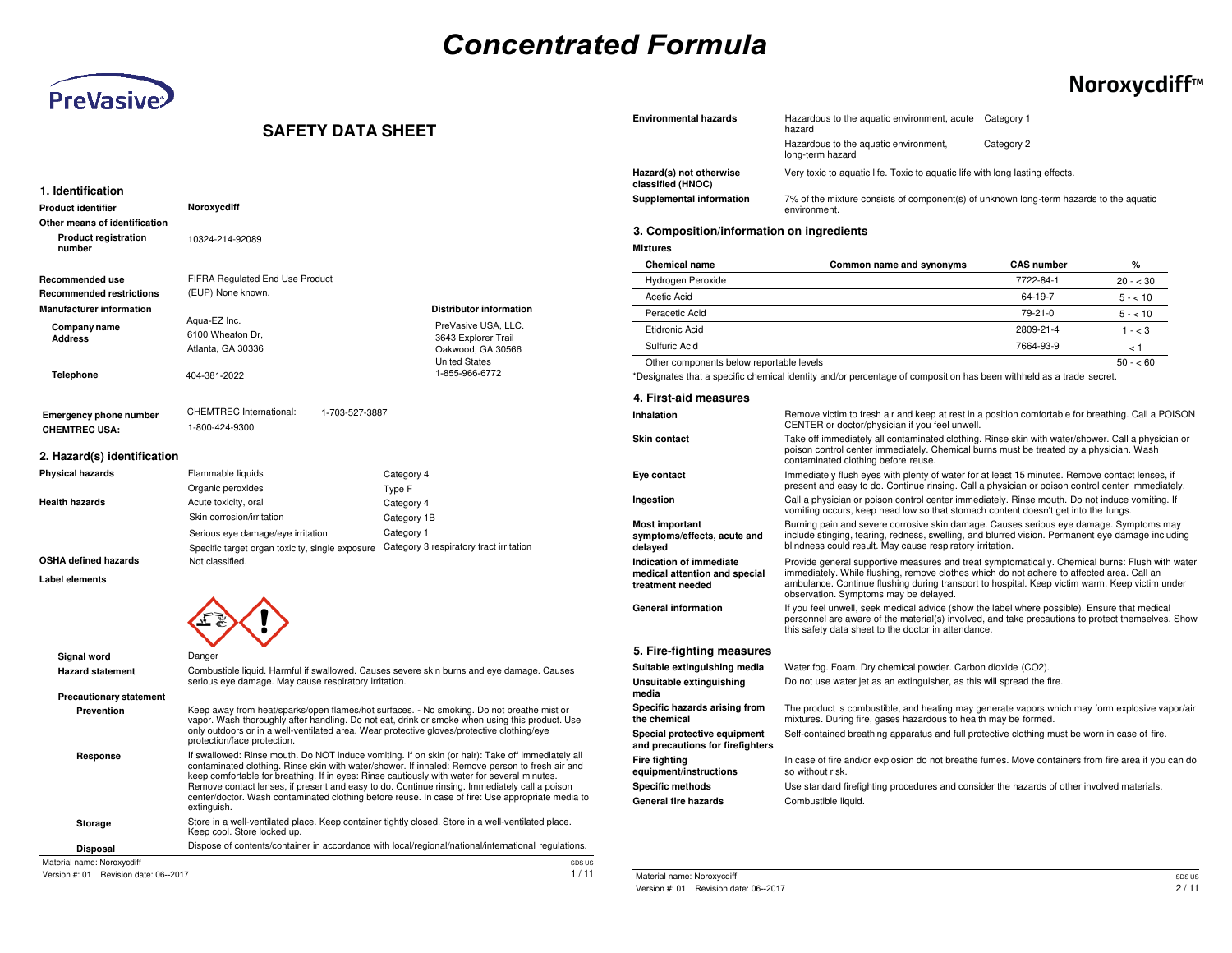| 6. Accidental release measures                                            |                                                                                                                                                                                                                                                                                                                                                                                                                                                                                                                                                                                                                                                                                                                                                                                                                           |  |  |  |  |  |
|---------------------------------------------------------------------------|---------------------------------------------------------------------------------------------------------------------------------------------------------------------------------------------------------------------------------------------------------------------------------------------------------------------------------------------------------------------------------------------------------------------------------------------------------------------------------------------------------------------------------------------------------------------------------------------------------------------------------------------------------------------------------------------------------------------------------------------------------------------------------------------------------------------------|--|--|--|--|--|
| Personal precautions,<br>protective equipment and<br>emergency procedures | Keep unnecessary personnel away. Keep people away from and upwind of spill/leak. Eliminate all<br>ignition sources (no smoking, flares, sparks, or flames in immediate area). Wear appropriate<br>protective equipment and clothing during clean-up. Do not breathe mist or vapor. Do not touch<br>damaged containers or spilled material unless wearing appropriate protective clothing. Ensure<br>adequate ventilation. Local authorities should be advised if significant spillages cannot be<br>contained. For personal protection, see section 8 of the SDS.                                                                                                                                                                                                                                                         |  |  |  |  |  |
| <b>Methods and materials for</b><br>containment and cleaning up           | TO NEUTRALIZE SPILL:<br>Add sodium carbonate (soda ash) at a rate of 1-3 pounds for each gallon of concentrated solution.                                                                                                                                                                                                                                                                                                                                                                                                                                                                                                                                                                                                                                                                                                 |  |  |  |  |  |
|                                                                           | Eliminate all ignition sources (no smoking, flares, sparks, or flames in immediate area). Keep<br>combustibles (wood, paper, oil, etc.) away from spilled material. This product is miscible in water.                                                                                                                                                                                                                                                                                                                                                                                                                                                                                                                                                                                                                    |  |  |  |  |  |
|                                                                           | Large Spills: Stop the flow of material, if this is without risk. Use water spray to reduce vapors or<br>divert vapor cloud drift. Dike the spilled material, where this is possible. Cover with plastic sheet to<br>prevent spreading. Use a non-combustible material like vermiculite, sand or earth to soak up the<br>product and place into a container for later disposal. Prevent product from entering drains.<br>Following product recovery, flush area with water.                                                                                                                                                                                                                                                                                                                                               |  |  |  |  |  |
|                                                                           | Small Spills: Absorb with earth, sand or other non-combustible material and transfer to containers<br>for later disposal. Wipe up with absorbent material (e.g. cloth, fleece). Clean surface thoroughly to<br>remove residual contamination.                                                                                                                                                                                                                                                                                                                                                                                                                                                                                                                                                                             |  |  |  |  |  |
|                                                                           | Never return spills to original containers for re-use. For waste disposal, see section 13 of the SDS.                                                                                                                                                                                                                                                                                                                                                                                                                                                                                                                                                                                                                                                                                                                     |  |  |  |  |  |
|                                                                           | IF CONTAMINATION OCCURS:<br>The drum or container may be hot to the touch. Cool the drum with water if possible. Excessive<br>bubbles may be present in the liquid. Move the drum to an outside location or ventilated area to<br>prevent exposure damage. If possible, dilute the concentrated product within the drum or<br>container. Be aware that heat may be generated during this process.                                                                                                                                                                                                                                                                                                                                                                                                                         |  |  |  |  |  |
| <b>Environmental precautions</b>                                          | Avoid release to the environment. Prevent further leakage or spillage if safe to do so. Avoid<br>discharge into drains, water courses or onto the ground. Inform appropriate managerial or<br>supervisory personnel of all environmental releases.                                                                                                                                                                                                                                                                                                                                                                                                                                                                                                                                                                        |  |  |  |  |  |
| 7. Handling and storage                                                   |                                                                                                                                                                                                                                                                                                                                                                                                                                                                                                                                                                                                                                                                                                                                                                                                                           |  |  |  |  |  |
| Precautions for safe handling                                             | Keep away from open flames, hot surfaces and sources of ignition. Keep away from clothing and<br>other combustible materials. Keep away from heat, sparks and open flame. Do not breathe mist or<br>vapor. Do not get in eyes, on skin, or on clothing. Avoid prolonged exposure. Do not taste or<br>swallow. When using, do not eat, drink or smoke. Provide adequate ventilation. Wear appropriate<br>personal protective equipment. Wash hands thoroughly after handling. Avoid release to the<br>environment. Observe good industrial hygiene practices.                                                                                                                                                                                                                                                              |  |  |  |  |  |
| Conditions for safe storage,<br>including any incompatibilities           | Store locked up. Keep away from heat, sparks and open flame. Store in a cool, dry place out of<br>direct sunlight. Keep only in the original container. Store in a well-ventilated place. Store away<br>from other materials. Keep in an area equipped with sprinklers.<br>DO NOT allow the concentrated solution to contact any metals other than stainless steel. Preferred<br>materials are plastics such as polypropylene, PVC, polyethylene, Kynar and PTFE.<br>DO NOT allow galvanized metal, copper, iron, steel or brass to come in contact with the<br>concentrated solution.<br>DO NOT place anything into the concentrated drum that is not new in order to avoid contamination<br>and unwanted reaction.<br>DO NOT return unused solution back into the drum.<br>DO NOT store the product in direct sunlight. |  |  |  |  |  |
| 8. Exposure controls/personal protection                                  |                                                                                                                                                                                                                                                                                                                                                                                                                                                                                                                                                                                                                                                                                                                                                                                                                           |  |  |  |  |  |
| Occupational exposure limits                                              |                                                                                                                                                                                                                                                                                                                                                                                                                                                                                                                                                                                                                                                                                                                                                                                                                           |  |  |  |  |  |

| <b>Components</b>                     | Type | Value                |        |
|---------------------------------------|------|----------------------|--------|
| Acetic Acid (CAS 64-19-7)             | PEL  | $25 \text{ mg/m}$    |        |
|                                       |      | 10 ppm               |        |
| Hydrogen Peroxide (CAS<br>7722-84-1)  | PEL  | $1.4 \text{ mg/m}$ 3 |        |
|                                       |      | 1 ppm                |        |
| Sulfuric Acid (CAS<br>7664-93-9)      | PEL  | 1 $mq/m3$            |        |
| Material name: Noroxycdiff            |      |                      | SDS US |
| Version #: 01 Revision date: 06--2017 |      |                      | 3/11   |

| US. ACGIH Threshold Limit Values            |                                                                                                                                                                                                                                                                                                                                                                                                                                                                                                  | Value                | Form                             |
|---------------------------------------------|--------------------------------------------------------------------------------------------------------------------------------------------------------------------------------------------------------------------------------------------------------------------------------------------------------------------------------------------------------------------------------------------------------------------------------------------------------------------------------------------------|----------------------|----------------------------------|
| Components                                  | Type                                                                                                                                                                                                                                                                                                                                                                                                                                                                                             |                      |                                  |
| Acetic Acid (CAS 64-19-7)                   | STEL                                                                                                                                                                                                                                                                                                                                                                                                                                                                                             | 15 ppm               |                                  |
|                                             | <b>TWA</b>                                                                                                                                                                                                                                                                                                                                                                                                                                                                                       | 10 ppm               |                                  |
| Hydrogen Peroxide (CAS<br>7722-84-1)        | TWA                                                                                                                                                                                                                                                                                                                                                                                                                                                                                              | 1 ppm                |                                  |
| Peracetic Acid (CAS<br>79-21-0)             | STEL                                                                                                                                                                                                                                                                                                                                                                                                                                                                                             | $0.4$ ppm            | Inhalable fraction and<br>vapor. |
| Sulfuric Acid (CAS<br>7664-93-9)            | TWA                                                                                                                                                                                                                                                                                                                                                                                                                                                                                              | $0.2 \text{ mg/m}$ 3 | Thoracic fraction.               |
| US. NIOSH: Pocket Guide to Chemical Hazards |                                                                                                                                                                                                                                                                                                                                                                                                                                                                                                  |                      |                                  |
| Components                                  | Type                                                                                                                                                                                                                                                                                                                                                                                                                                                                                             | Value                |                                  |
| Acetic Acid (CAS 64-19-7)                   | <b>STEL</b>                                                                                                                                                                                                                                                                                                                                                                                                                                                                                      | 37 mg/m3             |                                  |
|                                             |                                                                                                                                                                                                                                                                                                                                                                                                                                                                                                  | 15 ppm               |                                  |
|                                             | <b>TWA</b>                                                                                                                                                                                                                                                                                                                                                                                                                                                                                       | 25 mg/m3             |                                  |
|                                             |                                                                                                                                                                                                                                                                                                                                                                                                                                                                                                  | 10 ppm               |                                  |
| Hydrogen Peroxide (CAS                      | <b>TWA</b>                                                                                                                                                                                                                                                                                                                                                                                                                                                                                       | $1.4 \text{ mg/m}$ 3 |                                  |
| 7722-84-1)                                  |                                                                                                                                                                                                                                                                                                                                                                                                                                                                                                  |                      |                                  |
|                                             |                                                                                                                                                                                                                                                                                                                                                                                                                                                                                                  | 1 ppm                |                                  |
| Sulfuric Acid (CAS<br>7664-93-9)            | <b>TWA</b>                                                                                                                                                                                                                                                                                                                                                                                                                                                                                       | 1 $mg/m3$            |                                  |
| <b>Biological limit values</b>              | No biological exposure limits noted for the ingredient(s).                                                                                                                                                                                                                                                                                                                                                                                                                                       |                      |                                  |
| Appropriate engineering<br>controls         | Good general ventilation (typically 10 air changes per hour) should be used. Ventilation rates<br>should be matched to conditions. If applicable, use process enclosures, local exhaust ventilation,<br>or other engineering controls to maintain airborne levels below recommended exposure limits. If<br>exposure limits have not been established, maintain airborne levels to an acceptable level. Eye<br>wash facilities and emergency shower must be available when handling this product. |                      |                                  |
| Eye/face protection                         | Individual protection measures, such as personal protective equipment<br>Wear safety glasses with side shields (or goggles) and a face shield.                                                                                                                                                                                                                                                                                                                                                   |                      |                                  |
| <b>Skin protection</b>                      |                                                                                                                                                                                                                                                                                                                                                                                                                                                                                                  |                      |                                  |
| <b>Hand protection</b>                      | Wear appropriate chemical resistant gloves. Suitable gloves can be recommended by the glove<br>supplier.                                                                                                                                                                                                                                                                                                                                                                                         |                      |                                  |
| Other                                       | Wear appropriate chemical resistant clothing. Use of an impervious apron is recommended.                                                                                                                                                                                                                                                                                                                                                                                                         |                      |                                  |
| <b>Respiratory protection</b>               | If engineering controls do not maintain airborne concentrations below recommended exposure<br>limits (where applicable) or to an acceptable level (in countries where exposure limits have not<br>been established), an approved respirator must be worn. Chemical respirator with organic vapor<br>cartridge.                                                                                                                                                                                   |                      |                                  |
| <b>Thermal hazards</b>                      | Wear appropriate thermal protective clothing, when necessary.                                                                                                                                                                                                                                                                                                                                                                                                                                    |                      |                                  |
| General hygiene<br>considerations           | When using do not smoke. Keep away from food and drink. Always observe good personal<br>hygiene measures, such as washing after handling the material and before eating, drinking, and/or<br>smoking. Routinely wash work clothing and protective equipment to remove contaminants.                                                                                                                                                                                                              |                      |                                  |
| 9. Physical and chemical properties         |                                                                                                                                                                                                                                                                                                                                                                                                                                                                                                  |                      |                                  |
| Appearance                                  |                                                                                                                                                                                                                                                                                                                                                                                                                                                                                                  |                      |                                  |
| <b>Physical state</b>                       | Liquid.                                                                                                                                                                                                                                                                                                                                                                                                                                                                                          |                      |                                  |
| Form                                        | Liquid.                                                                                                                                                                                                                                                                                                                                                                                                                                                                                          |                      |                                  |
| Color                                       | Colorless                                                                                                                                                                                                                                                                                                                                                                                                                                                                                        |                      |                                  |
| Odor                                        | <b>Pungent Vinegar</b>                                                                                                                                                                                                                                                                                                                                                                                                                                                                           |                      |                                  |
| <b>Odor threshold</b>                       | Not available.                                                                                                                                                                                                                                                                                                                                                                                                                                                                                   |                      |                                  |
|                                             | >1                                                                                                                                                                                                                                                                                                                                                                                                                                                                                               |                      |                                  |
| pН                                          |                                                                                                                                                                                                                                                                                                                                                                                                                                                                                                  |                      |                                  |
| Melting point/freezing point                | Not available.                                                                                                                                                                                                                                                                                                                                                                                                                                                                                   |                      |                                  |
| Initial boiling point and boiling<br>range  | 212 °F (100 °C)                                                                                                                                                                                                                                                                                                                                                                                                                                                                                  |                      |                                  |

| Colorless              |
|------------------------|
| <b>Pungent Vinegar</b> |
| Not available.         |
| >1                     |
| Not available.         |
| 212 °F (100 °C)        |
| 181.4 °F (83.0 °C)     |
| Not available.         |
| Not applicable.        |
|                        |

Material name: Noroxycdiff

Version #: 01 Revision date: 06--2017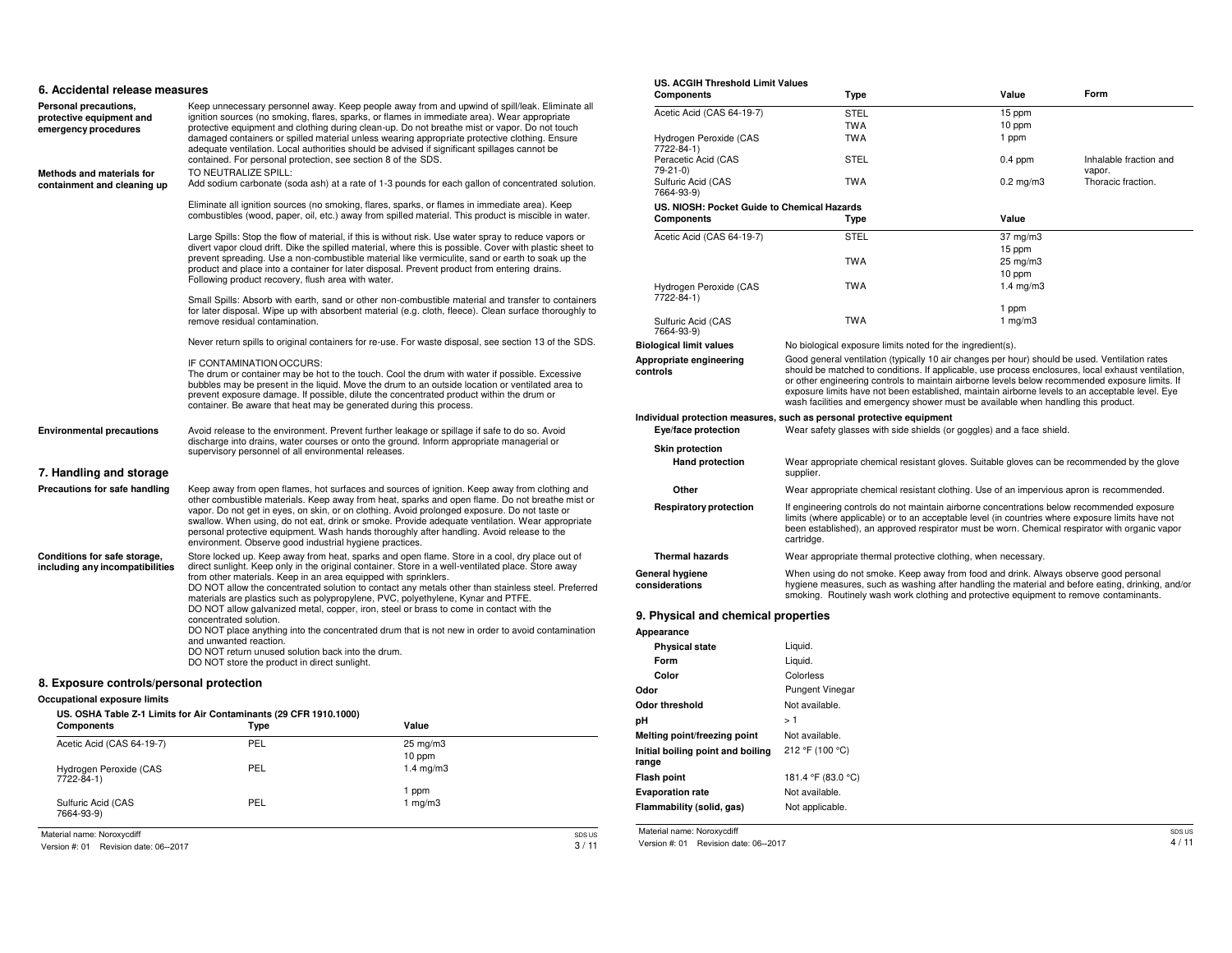|                                                          |                                                                                                                                                                                         |                     | Components                                                         | <b>Species</b>                                                               | <b>Test Results</b>                                                                           |        |
|----------------------------------------------------------|-----------------------------------------------------------------------------------------------------------------------------------------------------------------------------------------|---------------------|--------------------------------------------------------------------|------------------------------------------------------------------------------|-----------------------------------------------------------------------------------------------|--------|
| Upper/lower flammability or explosive limits             |                                                                                                                                                                                         |                     | Oral                                                               |                                                                              |                                                                                               |        |
| Flammability limit - lower                               | Not available.                                                                                                                                                                          |                     | LD50                                                               | Rat                                                                          | 3130 mg/kg                                                                                    |        |
| (%)                                                      |                                                                                                                                                                                         |                     | Hydrogen Peroxide (CAS 7722-84-1)                                  |                                                                              |                                                                                               |        |
| Flammability limit - upper                               | Not available.                                                                                                                                                                          |                     | <b>Acute</b>                                                       |                                                                              |                                                                                               |        |
| (%)                                                      |                                                                                                                                                                                         |                     | Dermal                                                             |                                                                              |                                                                                               |        |
| Explosive limit - lower (%)                              | Not available.                                                                                                                                                                          |                     | LD50                                                               | Rabbit                                                                       | > 2000 mg/kg                                                                                  |        |
| Explosive limit - upper (%)                              | Not available.                                                                                                                                                                          |                     | Inhalation                                                         |                                                                              |                                                                                               |        |
| Vapor pressure                                           | 22 mm Hg @ 25 deg C                                                                                                                                                                     |                     | <b>LC50</b>                                                        | Rat                                                                          | > 170 mg/m3, 4 h                                                                              |        |
| Vapor density                                            | Not available.                                                                                                                                                                          |                     | Oral                                                               |                                                                              |                                                                                               |        |
| <b>Relative density</b>                                  | Not available.                                                                                                                                                                          |                     | LD50                                                               | Rat                                                                          | 1193 - 1270 mg/kg                                                                             |        |
| Solubility(ies)                                          |                                                                                                                                                                                         |                     | Peracetic Acid (CAS 79-21-0)                                       |                                                                              |                                                                                               |        |
| Solubility (water)                                       | Miscible                                                                                                                                                                                |                     | <b>Acute</b>                                                       |                                                                              |                                                                                               |        |
| <b>Partition coefficient</b>                             | Not available.                                                                                                                                                                          |                     | Dermal                                                             |                                                                              |                                                                                               |        |
| (n-octanol/water)                                        |                                                                                                                                                                                         |                     |                                                                    | Rabbit                                                                       | 1147 mg/kg                                                                                    |        |
| <b>Auto-ignition temperature</b>                         | Not                                                                                                                                                                                     | available.          | Inhalation                                                         |                                                                              |                                                                                               |        |
| <b>Decomposition temperature</b>                         | Not                                                                                                                                                                                     | available.          |                                                                    | Mouse                                                                        | 204 mg/m <sup>3</sup> , 4 h                                                                   |        |
| Viscosity                                                | Not available.                                                                                                                                                                          |                     | Oral                                                               |                                                                              |                                                                                               |        |
| Other information                                        |                                                                                                                                                                                         |                     |                                                                    | Rat                                                                          | 1656 mg/kg                                                                                    |        |
| Specific gravity                                         | 1.1 @ 25 deg C                                                                                                                                                                          |                     | Sulfuric Acid (CAS 7664-93-9)                                      |                                                                              |                                                                                               |        |
| VOC (Weight %)                                           | 7 % estimated                                                                                                                                                                           |                     | <b>Acute</b>                                                       |                                                                              |                                                                                               |        |
| 10. Stability and reactivity                             |                                                                                                                                                                                         |                     | Inhalation                                                         |                                                                              |                                                                                               |        |
| Reactivity                                               | Reacts violently with strong alkaline substances. This product may react with reducing agents.                                                                                          |                     | <b>LC50</b>                                                        | Rat                                                                          | 375 mg/m3, 4 h                                                                                |        |
| <b>Chemical stability</b>                                | Material is stable under normal conditions.                                                                                                                                             |                     | Oral                                                               |                                                                              |                                                                                               |        |
| Possibility of hazardous                                 | No dangerous reaction known under conditions of normal use.                                                                                                                             |                     | LD50                                                               | Rat                                                                          | 2140 mg/kg                                                                                    |        |
| reactions                                                |                                                                                                                                                                                         |                     |                                                                    |                                                                              |                                                                                               |        |
| <b>Conditions to avoid</b>                               | Avoid heat, sparks, open flames and other ignition sources. Avoid temperatures exceeding the                                                                                            |                     |                                                                    | * Estimates for product may be based on additional component data not shown. |                                                                                               |        |
|                                                          | flash point. Do not mix with other chemicals. Contact with incompatible materials.                                                                                                      |                     | Skin corrosion/irritation                                          | Causes severe skin burns and eye damage.                                     |                                                                                               |        |
| Incompatible materials<br><b>Hazardous decomposition</b> | Bases. Strong oxidizing agents. Reducing agents.                                                                                                                                        |                     | Serious eye damage/eye<br>irritation                               | Causes serious eye damage.                                                   |                                                                                               |        |
| products                                                 | Toxic gas.                                                                                                                                                                              |                     | Respiratory or skin sensitization                                  |                                                                              |                                                                                               |        |
|                                                          |                                                                                                                                                                                         |                     | <b>Respiratory sensitization</b>                                   | Not a respiratory sensitizer.                                                |                                                                                               |        |
| 11. Toxicological information                            |                                                                                                                                                                                         |                     | <b>Skin sensitization</b>                                          | This product is not expected to cause skin sensitization.                    |                                                                                               |        |
| Information on likely routes of exposure                 |                                                                                                                                                                                         |                     | Germ cell mutagenicity                                             |                                                                              | No data available to indicate product or any components present at greater than 0.1% are      |        |
| Inhalation                                               | May cause irritation to the respiratory system. Prolonged inhalation may be harmful.                                                                                                    |                     |                                                                    | mutagenic or genotoxic.                                                      |                                                                                               |        |
| Skin contact                                             | Causes severe skin burns                                                                                                                                                                |                     | Carcinogenicity                                                    |                                                                              | Risk of cancer cannot be excluded with prolonged exposure. IARC has concluded that            |        |
| Eye contact                                              | Causes serious eye damage.                                                                                                                                                              |                     |                                                                    |                                                                              | "occupational exposure to strong inorganic mists containing sulfuric acid is carcinogenic for |        |
| Ingestion                                                | Causes digestive tract burns. Harmful if swallowed.                                                                                                                                     |                     |                                                                    | humans (Group 1)".                                                           |                                                                                               |        |
| Symptoms related to the                                  | Burning pain and severe corrosive skin damage. Causes serious eye damage. Symptoms may                                                                                                  |                     |                                                                    | IARC Monographs. Overall Evaluation of Carcinogenicity                       |                                                                                               |        |
| physical, chemical and                                   | include stinging, tearing, redness, swelling, and blurred vision. Permanent eye damage including<br>blindness could result. May cause respiratory irritation.                           |                     | Hydrogen Peroxide (CAS 7722-84-1)<br>Sulfuric Acid (CAS 7664-93-9) |                                                                              | 3 Not classifiable as to carcinogenicity to humans.<br>1 Carcinogenic to humans.              |        |
| toxicological characteristics                            |                                                                                                                                                                                         |                     |                                                                    | OSHA Specifically Regulated Substances (29 CFR 1910.1001-1050)               |                                                                                               |        |
| Information on toxicological effects                     |                                                                                                                                                                                         |                     | Not listed.                                                        |                                                                              |                                                                                               |        |
| <b>Acute toxicity</b>                                    | In high concentrations, vapors are anesthetic and may cause headache, fatigue, dizziness and<br>central nervous system effects. Harmful if swallowed. May cause respiratory irritation. |                     | Sulfuric Acid (CAS 7664-93-9)                                      | US. National Toxicology Program (NTP) Report on Carcinogens                  | Known To Be Human Carcinogen.                                                                 |        |
| Components                                               | <b>Species</b>                                                                                                                                                                          | <b>Test Results</b> | <b>Reproductive toxicity</b>                                       |                                                                              | This product is not expected to cause reproductive or developmental effects.                  |        |
| Acetic Acid (CAS 64-19-7)                                |                                                                                                                                                                                         |                     | Specific target organ toxicity -                                   | May cause respiratory irritation.                                            |                                                                                               |        |
| Acute                                                    |                                                                                                                                                                                         |                     | single exposure                                                    |                                                                              |                                                                                               |        |
| Oral                                                     |                                                                                                                                                                                         |                     | Specific target organ toxicity -                                   | Not classified.                                                              |                                                                                               |        |
| LD50                                                     | Rat                                                                                                                                                                                     | 3310 mg/kg          | repeated exposure                                                  |                                                                              |                                                                                               |        |
| Etidronic Acid (CAS 2809-21-4)                           |                                                                                                                                                                                         |                     | <b>Aspiration hazard</b>                                           | Not an aspiration hazard.                                                    |                                                                                               |        |
| Acute                                                    |                                                                                                                                                                                         |                     | <b>Chronic effects</b>                                             |                                                                              | Prolonged inhalation may be harmful. Prolonged exposure may cause chronic effects.            |        |
| Dermal<br>LD50                                           |                                                                                                                                                                                         |                     |                                                                    |                                                                              |                                                                                               |        |
|                                                          | Rabbit                                                                                                                                                                                  | $> 10000$ mg/kg     |                                                                    |                                                                              |                                                                                               |        |
| Material name: Noroxycdiff                               |                                                                                                                                                                                         | SDS US              | Material name: Noroxycdiff                                         |                                                                              |                                                                                               | SDS US |
| Version #: 01 Revision date: 06--2017                    |                                                                                                                                                                                         | 5/11                | Version #: 01 Revision date: 06--2017                              |                                                                              |                                                                                               | 6/11   |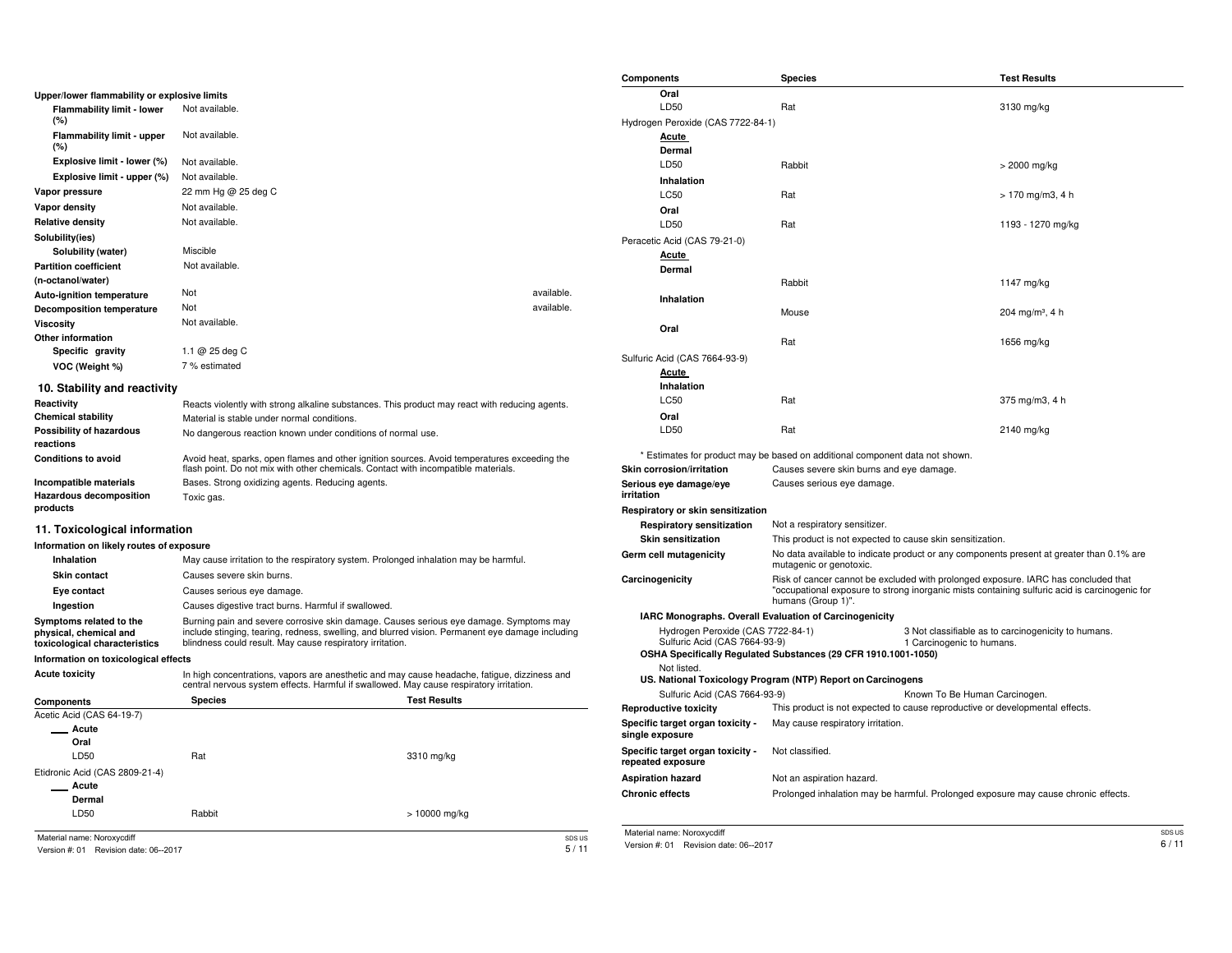#### **12. Ecological information**

**Ecotoxicity** Very toxic to aquatic life. Toxic to aquatic life with long lasting effects. Because of the low pH of this product, it would be expected to produce significant ecotoxicity upon exposure to aquatic organisms and aquatic systems.

| Components                        |             | <b>Species</b>                                       | <b>Test Results</b> |
|-----------------------------------|-------------|------------------------------------------------------|---------------------|
| Acetic Acid (CAS 64-19-7)         |             |                                                      |                     |
| Aquatic                           |             |                                                      |                     |
| Acute                             |             |                                                      |                     |
| Algae                             | EC50        | Algae                                                | > 1000 mg/l, 72 h   |
| Crustacea                         | EC50        | Daphnia                                              | > 1000 mg/l, 48 h   |
| Fish                              | <b>LC50</b> | Oncorhynchus mykiss                                  | > 1000 mg/l, 96 h   |
| Etidronic Acid (CAS 2809-21-4)    |             |                                                      |                     |
| Aquatic                           |             |                                                      |                     |
| Acute<br>Algae                    | EC50        | Algae                                                | 7.23 mg/l, 96 h     |
|                                   |             |                                                      |                     |
| Crustacea                         | EC50        | Daphnia                                              | 527 mg/l, 48 h      |
| Fish                              | <b>LC50</b> | Oncorhynchus mykiss                                  | 195 mg/l, 96 h      |
| Chronic                           | <b>NOEC</b> |                                                      |                     |
| Algae                             |             | Algae                                                | 13 mg/l, 14 d       |
| Crustacea                         | <b>NOEC</b> | Daphnia                                              | 6.75 mg/l, 28 d     |
| Hydrogen Peroxide (CAS 7722-84-1) |             |                                                      |                     |
| Aquatic<br>Acute                  |             |                                                      |                     |
| Algae                             | <b>EC50</b> | Algae                                                | 1.38 mg/l, 72 h     |
| Crustacea                         | <b>LC50</b> | Daphnia                                              | 2.4 mg/l, 48 h      |
| Fish                              | <b>LC50</b> | Fathead minnow (Pimephales promelas) 16.4 mg/l, 96 h |                     |
| Chronic                           |             |                                                      |                     |
| Crustacea                         | <b>NOEC</b> | Daphnia                                              | 0.63 mg/l, 21 d     |
| Peracetic Acid (CAS 79-21-0)      |             |                                                      |                     |
| Aquatic                           |             |                                                      |                     |
| Acute                             |             |                                                      |                     |
| Algae                             | <b>EC50</b> | Algae                                                | 0.16 mg/l, 72 h     |
| Crustacea                         | EC50        | Daphnia                                              | 0.73 mg/l, 48 h     |
| Fish                              | <b>LC50</b> | Bluegill (Lepomis macrochirus)                       | 1.1 mg/l, 96 h      |
| Chronic                           |             |                                                      |                     |
| Crustacea                         | <b>NOEC</b> | Daphnia                                              | 0.08 mg/l, 21 d     |
| Fish                              | <b>NOEC</b> | Fish                                                 | 0.0022 mg/l, 33 d   |
| Sulfuric Acid (CAS 7664-93-9)     |             |                                                      |                     |
| Aquatic                           |             |                                                      |                     |
| Acute                             |             |                                                      |                     |
| Algae                             | <b>EC50</b> | Algae                                                | > 100 mg/l, 72 h    |
| Crustacea                         | EC50        | Daphnia                                              | > 100 mg/l, 48 h    |
| Fish                              | <b>LC50</b> | Bluegill (Lepomis macrochirus)                       | 16 - 28 mg/l, 96 h  |
| Chronic                           |             |                                                      |                     |
| Crustacea                         | <b>NOEC</b> | Daphnia                                              | 0.15 mg/l, 35 d     |
| Fish                              | <b>NOEC</b> | Fish                                                 | 0.025 mg/l, 65 d    |

#### Acetic Acid -0.17 No data available. No other adverse environmental effects (e.g. ozone depletion, photochemical ozone creation potential, endocrine disruption, global warming potential) are expected from this component. **Mobility in soil Other adverse effects 13. Disposal considerations Disposal instructions Local disposal regulations Hazardous waste code Waste from residues / unused products Contaminated packaging 14. Transport information DOT UN number UN proper shipping name Transport hazard class(es) Class Subsidiary risk Label(s) Packing group Special precautions for user** Read safety instructions, SDS and emergency procedures before handling. **Special provisions Packaging exceptions Packaging non bulk Packaging bulk ERG number IATA UN number UN proper shipping name Transport hazard class(es) Class Subsidiary risk Packing group Environmental hazards ERG Code Special precautions for user** Read safety instructions, SDS and emergency procedures before handling. **Other information Passenger and cargo aircraft Cargo aircraft only IMDG UN number UN proper shipping name Transport hazard class(es) Class Subsidiary risk Packing group Environmental hazards Marine pollutant EmS** Special precautions for user Read safety instructions, SDS and emergency procedures before handling. Pesticide wastes are acutely hazardous. Improper disposal of excess pesticide, spray mixture or rinsate is a violation of federal law. If these wastes cannot be disposed of by use according to label instructions, contact your State Pesticide or Environmental Control Agency, or the Hazardous Waste Representative at the nearest EPA Regional Office for guidance. Dispose in accordance with all applicable regulations. The waste code should be assigned in discussion between the user, the producer and the waste disposal company. Dispose of in accordance with local regulations. Empty containers or liners may retain some product residues. This material and its container must be disposed of in a safe manner (see: Disposal instructions). Since emptied containers may retain product residue, follow label warnings even after container is emptied. Empty containers should be taken to an approved waste handling site for recycling or disposal. UN3109 Organic peroxide type F, liquid (Peroxyacetic acid, type F, stabilized) 5.2 8 5.2 II IP5 152 225 225 145 UN3109 Organic peroxide type F, liquid (Peroxyacetic acid, type F, stabilized) 5.2 8 II No.  $5<sub>l</sub>$ Allowed. Allowed. UN3109 ORGANIC PEROXIDE TYPE F, LIQUID (PEROXYACETIC ACID, TYPE F, STABILIZED) 5.2 8 II No. F-J, S-R

Material name: Noroxycdiff Version #: 01 Revision date: 06--2017 SDS US 7 / 11 Material name: Noroxycdiff

Version #: 01 Revision date: 06--2017

**Partition coefficient n-octanol / water (log Kow)**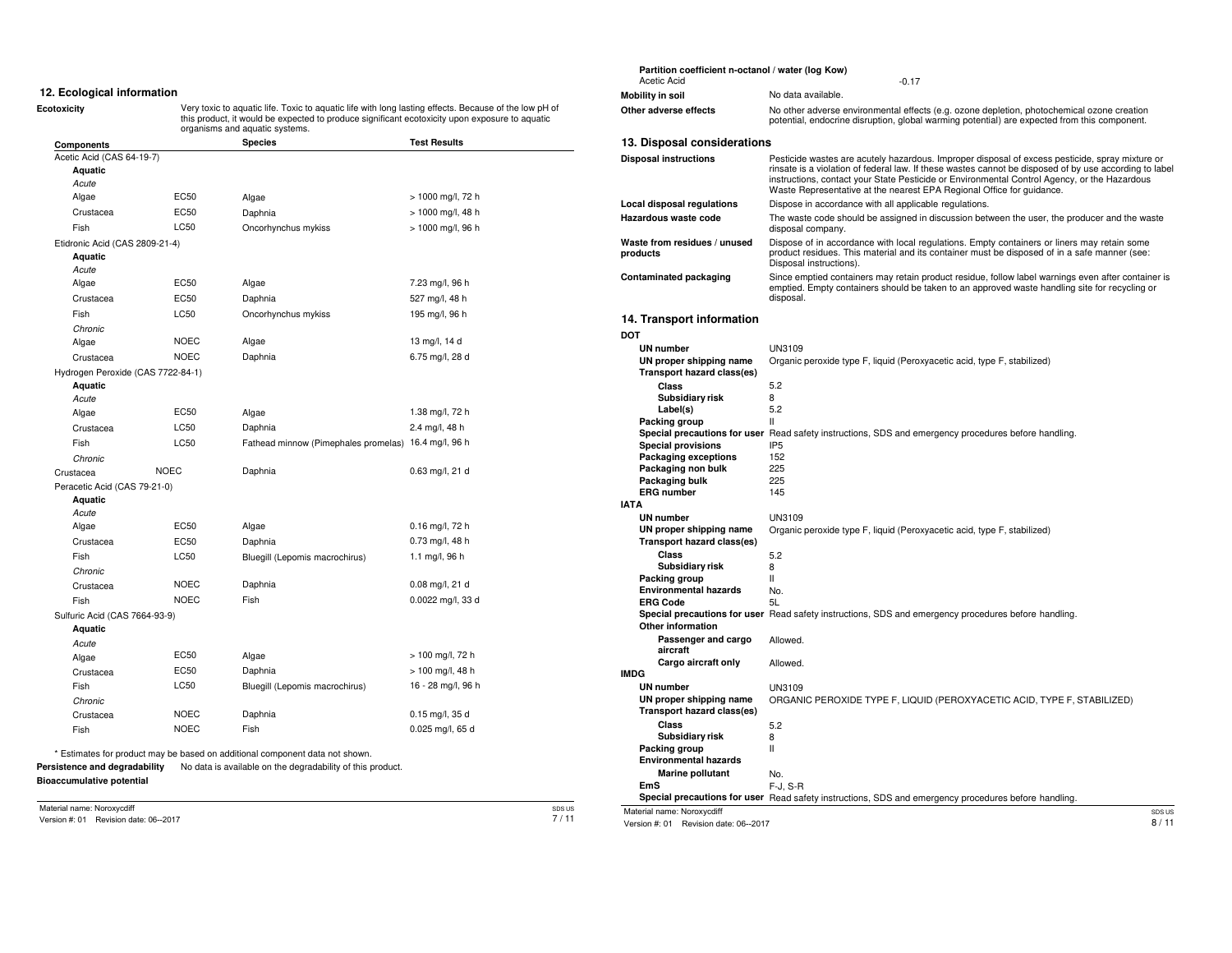

### **Noroxycdiff Concentrate Packaging, Shipping and Storage:**

The specially designed Bottle and Case Configuration utilized for shipping the NOROxyCdiff Concentrate;(4) 4-Ounce Pre-Measured Vented-Cap Bottles, allow PreVasive to ship our product without the necessity of Hazard DOT shipping requirements and is non-flammable. The packaging has a no HAZARD shipping designation due to the small quantity per case and specially designed bottle. Sufficient quantities are not packaged to create a flammable Shipping & Storage characteristic.

#### **15. Regulatory information**

| US federal regulations                                                                                                                                                     |                      | Standard, 29 CFR 1910.1200.                 | All components are on the U.S. EPA TSCA Inventory List. | This product is a "Hazardous Chemical" as defined by the OSHA Hazard Communication                                                                                                                                                                                                                   |                                                                                                    |  |  |  |
|----------------------------------------------------------------------------------------------------------------------------------------------------------------------------|----------------------|---------------------------------------------|---------------------------------------------------------|------------------------------------------------------------------------------------------------------------------------------------------------------------------------------------------------------------------------------------------------------------------------------------------------------|----------------------------------------------------------------------------------------------------|--|--|--|
| TSCA Section 12(b) Export Notification (40 CFR 707, Subpt. D)                                                                                                              |                      |                                             |                                                         |                                                                                                                                                                                                                                                                                                      |                                                                                                    |  |  |  |
| Not regulated.                                                                                                                                                             |                      |                                             |                                                         |                                                                                                                                                                                                                                                                                                      |                                                                                                    |  |  |  |
| CERCLA Hazardous Substance List (40 CFR 302.4)                                                                                                                             |                      |                                             |                                                         |                                                                                                                                                                                                                                                                                                      |                                                                                                    |  |  |  |
| Acetic Acid (CAS 64-19-7)<br>Peracetic Acid (CAS 79-21-0)<br>Sulfuric Acid (CAS 7664-93-9)                                                                                 |                      |                                             | Listed.<br>Listed.<br>Listed.                           |                                                                                                                                                                                                                                                                                                      |                                                                                                    |  |  |  |
| SARA 304 Emergency release notification                                                                                                                                    |                      |                                             |                                                         |                                                                                                                                                                                                                                                                                                      |                                                                                                    |  |  |  |
| Hydrogen Peroxide (CAS 7722-84-1)                                                                                                                                          |                      |                                             | 1000 LBS                                                |                                                                                                                                                                                                                                                                                                      |                                                                                                    |  |  |  |
| Peracetic Acid (CAS 79-21-0)<br>Sulfuric Acid (CAS 7664-93-9)                                                                                                              |                      |                                             | 500 LBS<br>1000 LBS                                     |                                                                                                                                                                                                                                                                                                      |                                                                                                    |  |  |  |
| OSHA Specifically Regulated Substances (29 CFR 1910.1001-1050)<br>Not listed.                                                                                              |                      |                                             |                                                         |                                                                                                                                                                                                                                                                                                      |                                                                                                    |  |  |  |
| Superfund Amendments and Reauthorization Act of 1986 (SARA)                                                                                                                |                      |                                             |                                                         |                                                                                                                                                                                                                                                                                                      |                                                                                                    |  |  |  |
| <b>Hazard categories</b>                                                                                                                                                   |                      | Immediate Hazard - Yes                      |                                                         |                                                                                                                                                                                                                                                                                                      |                                                                                                    |  |  |  |
|                                                                                                                                                                            | Fire Hazard - Yes    | Delayed Hazard - No<br>Pressure Hazard - No |                                                         |                                                                                                                                                                                                                                                                                                      |                                                                                                    |  |  |  |
|                                                                                                                                                                            |                      | Reactivity Hazard - No                      |                                                         |                                                                                                                                                                                                                                                                                                      |                                                                                                    |  |  |  |
| SARA 302 Extremely hazardous substance                                                                                                                                     |                      |                                             |                                                         |                                                                                                                                                                                                                                                                                                      |                                                                                                    |  |  |  |
| <b>Chemical name</b>                                                                                                                                                       | <b>CAS number</b>    | Reportable<br>quantity                      | <b>Threshold</b><br>planning quantity                   | <b>Threshold</b><br>planning quantity,<br>lower value                                                                                                                                                                                                                                                | <b>Threshold</b><br>planning quantity,<br>upper value                                              |  |  |  |
| Hydrogen Peroxide                                                                                                                                                          | 7722-84-1            | 1000                                        | 1000 lbs                                                |                                                                                                                                                                                                                                                                                                      |                                                                                                    |  |  |  |
| Peracetic Acid                                                                                                                                                             | 79-21-0<br>7664-93-9 | 500<br>1000                                 | 500 lbs<br>1000 lbs                                     |                                                                                                                                                                                                                                                                                                      |                                                                                                    |  |  |  |
| Sulfuric Acid<br>SARA 311/312 Hazardous                                                                                                                                    | No                   |                                             |                                                         |                                                                                                                                                                                                                                                                                                      |                                                                                                    |  |  |  |
| chemical                                                                                                                                                                   |                      |                                             |                                                         |                                                                                                                                                                                                                                                                                                      |                                                                                                    |  |  |  |
| SARA 313 (TRI reporting)                                                                                                                                                   |                      |                                             |                                                         |                                                                                                                                                                                                                                                                                                      |                                                                                                    |  |  |  |
| <b>Chemical name</b>                                                                                                                                                       |                      |                                             | <b>CAS number</b>                                       | % by wt.                                                                                                                                                                                                                                                                                             |                                                                                                    |  |  |  |
| Peracetic Acid<br>Sulfuric Acid                                                                                                                                            |                      |                                             | 79-21-0<br>7664-93-9                                    | $5 - 10$<br>< 1                                                                                                                                                                                                                                                                                      |                                                                                                    |  |  |  |
| Other federal regulations                                                                                                                                                  |                      |                                             |                                                         |                                                                                                                                                                                                                                                                                                      |                                                                                                    |  |  |  |
| Clean Air Act (CAA) Section 112 Hazardous Air Pollutants (HAPs) List<br>Not regulated.<br>Clean Air Act (CAA) Section 112(r) Accidental Release Prevention (40 CFR 68.130) |                      |                                             |                                                         |                                                                                                                                                                                                                                                                                                      |                                                                                                    |  |  |  |
| Peracetic Acid (CAS 79-21-0)<br>Sulfuric Acid (CAS 7664-93-9)                                                                                                              |                      |                                             |                                                         |                                                                                                                                                                                                                                                                                                      |                                                                                                    |  |  |  |
| Safe Drinking Water Act<br>(SDWA)                                                                                                                                          | Not regulated.       |                                             |                                                         |                                                                                                                                                                                                                                                                                                      |                                                                                                    |  |  |  |
| <b>Chemical Code Number</b>                                                                                                                                                |                      |                                             |                                                         | Drug Enforcement Administration (DEA). List 2, Essential Chemicals (21 CFR 1310.02(b) and 1310.04(f)(2) and                                                                                                                                                                                          |                                                                                                    |  |  |  |
| Sulfuric Acid (CAS 7664-93-9)                                                                                                                                              |                      |                                             | 6552                                                    | Drug Enforcement Administration (DEA). List 1 & 2 Exempt Chemical Mixtures (21 CFR 1310.12(c))                                                                                                                                                                                                       |                                                                                                    |  |  |  |
| Sulfuric Acid (CAS 7664-93-9)<br>DEA Exempt Chemical Mixtures Code Number                                                                                                  |                      |                                             | 20 %WV                                                  |                                                                                                                                                                                                                                                                                                      |                                                                                                    |  |  |  |
| Sulfuric Acid (CAS 7664-93-9)                                                                                                                                              |                      |                                             | 6552                                                    |                                                                                                                                                                                                                                                                                                      |                                                                                                    |  |  |  |
| <b>FIFRA</b> Information                                                                                                                                                   | the pesticide label. |                                             |                                                         | This chemical is a pesticide product registered by the Environmental Protection Agency and is<br>subject to certain labeling requirements under federal pesticide law. These requirements differ<br>from the classification criteria and hazard information required for safety data sheets, and for | workplace labels of non-pesticide chemicals. Listed below is the hazard information as required on |  |  |  |
| Signal word                                                                                                                                                                | <b>DANGER</b>        | KEEP OUT OF REACH OF CHILDREN               |                                                         |                                                                                                                                                                                                                                                                                                      |                                                                                                    |  |  |  |
| <b>Hazard statement</b>                                                                                                                                                    |                      |                                             |                                                         | if inhaled. Do not get into eyes, on skin or on clothing. Do not breathe vapors or spray mist.                                                                                                                                                                                                       | CORROSIVE. Causes irreversible eye damage and skin burns. Harmful if swallowed. May be fatal       |  |  |  |
|                                                                                                                                                                            |                      |                                             |                                                         |                                                                                                                                                                                                                                                                                                      |                                                                                                    |  |  |  |

SDS US 9 / 11 Material name: Noroxycdiff

Version #: 01 Revision date: 06--2017